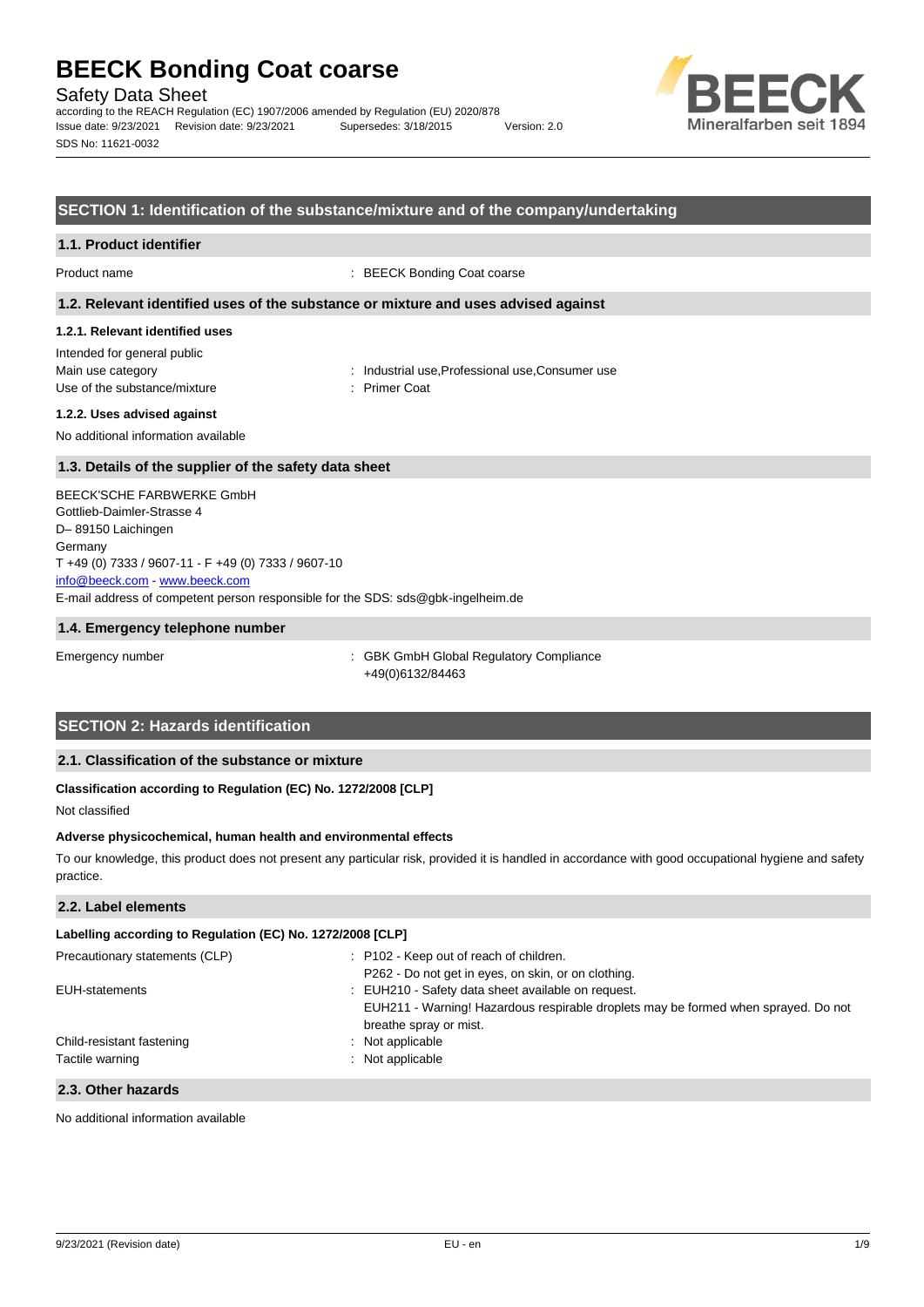Safety Data Sheet

according to the REACH Regulation (EC) 1907/2006 amended by Regulation (EU) 2020/878 SDS No: 11621-0032



## **SECTION 3: Composition/information on ingredients**

#### **3.1. Substances**

Not applicable

#### **3.2. Mixtures**

| <b>Name</b>      | <b>Product identifier</b>  | %              | <b>Classification according to</b><br>Regulation (EC) No. 1272/2008<br>[CLP] |
|------------------|----------------------------|----------------|------------------------------------------------------------------------------|
| Titanium dioxide | CAS-No.: 13463-67-7        | $\geq 1 - < 3$ | Carc. 2, H351                                                                |
| (Note $10$ )     | EC-No.: 236-675-5          |                |                                                                              |
|                  | EC Index-No.: 022-006-00-2 |                |                                                                              |
|                  | REACH-no: 01-2119489379-   |                |                                                                              |
|                  | 17                         |                |                                                                              |

Note 10 : The classification as a carcinogen by inhalation applies only to mixtures in powder form containing 1 % or more of titanium dioxide which is in the form of or incorporated in particles with aerodynamic diameter  $\leq 10$  µm. Full text of H- and EUH-statements: see section 16

### **SECTION 4: First aid measures**

#### **4.1. Description of first aid measures**

| First-aid measures after inhalation   | Remove person to fresh air and keep comfortable for breathing. |
|---------------------------------------|----------------------------------------------------------------|
| First-aid measures after skin contact | : Wash skin with plenty of water.                              |
| First-aid measures after eye contact  | : Rinse eyes with water as a precaution.                       |
| First-aid measures after ingestion    | : Call a poison center or a doctor if you feel unwell.         |

#### **4.2. Most important symptoms and effects, both acute and delayed**

No additional information available

#### **4.3. Indication of any immediate medical attention and special treatment needed**

Treat symptomatically.

| <b>SECTION 5: Firefighting measures</b>                                         |                                                                                                                                             |  |  |  |
|---------------------------------------------------------------------------------|---------------------------------------------------------------------------------------------------------------------------------------------|--|--|--|
| 5.1. Extinguishing media                                                        |                                                                                                                                             |  |  |  |
| Suitable extinguishing media                                                    | Water spray. Dry powder. Foam. Carbon dioxide.<br>÷                                                                                         |  |  |  |
| 5.2. Special hazards arising from the substance or mixture                      |                                                                                                                                             |  |  |  |
| Hazardous decomposition products in case of fire : Toxic fumes may be released. |                                                                                                                                             |  |  |  |
| 5.3. Advice for firefighters                                                    |                                                                                                                                             |  |  |  |
| Protection during firefighting                                                  | : Do not attempt to take action without suitable protective equipment. Self-contained<br>breathing apparatus. Complete protective clothing. |  |  |  |

### **SECTION 6: Accidental release measures**

#### **6.1. Personal precautions, protective equipment and emergency procedures**

#### **6.1.1. For non-emergency personnel**

Emergency procedures in the spillage area.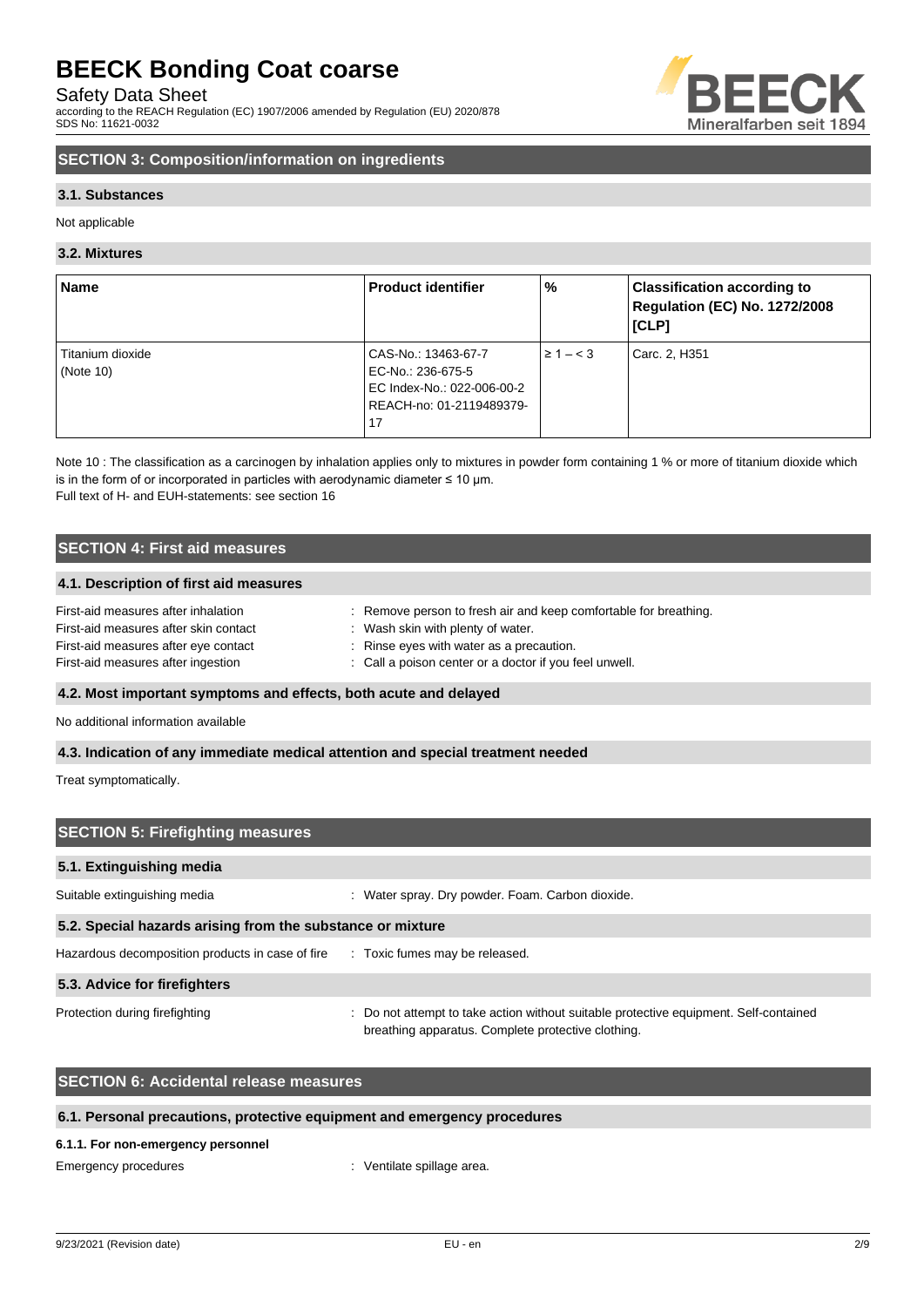Safety Data Sheet

according to the REACH Regulation (EC) 1907/2006 amended by Regulation (EU) 2020/878 SDS No: 11621-0032



## **6.1.2. For emergency responders** Protective equipment **interval of the CO** not attempt to take action without suitable protective equipment. For further information refer to section 8: "Exposure controls/personal protection". **6.2. Environmental precautions** Avoid release to the environment. **6.3. Methods and material for containment and cleaning up**

| Methods for cleaning up | : Take up liquid spill into absorbent material.                 |  |
|-------------------------|-----------------------------------------------------------------|--|
| Other information       | : Dispose of materials or solid residues at an authorized site. |  |
|                         |                                                                 |  |

## **6.4. Reference to other sections**

For further information refer to section 13.

| <b>SECTION 7: Handling and storage</b>                            |                                                                                                                                                                                                     |  |  |  |
|-------------------------------------------------------------------|-----------------------------------------------------------------------------------------------------------------------------------------------------------------------------------------------------|--|--|--|
| 7.1. Precautions for safe handling                                |                                                                                                                                                                                                     |  |  |  |
| Precautions for safe handling<br>Hygiene measures                 | Ensure good ventilation of the work station. Wear personal protective equipment.<br>÷<br>Do not eat, drink or smoke when using this product. Always wash hands after handling the<br>÷.<br>product. |  |  |  |
| 7.2. Conditions for safe storage, including any incompatibilities |                                                                                                                                                                                                     |  |  |  |
| Storage conditions<br>Storage temperature                         | : Store in a well-ventilated place. Keep cool.<br>: $5-25$ °C                                                                                                                                       |  |  |  |
|                                                                   |                                                                                                                                                                                                     |  |  |  |

**7.3. Specific end use(s)**

See Section 1.

### **SECTION 8: Exposure controls/personal protection**

#### **8.1. Control parameters**

#### **8.1.1 National occupational exposure and biological limit values**

No additional information available

#### **8.1.2. Recommended monitoring procedures**

No additional information available

#### **8.1.3. Air contaminants formed**

No additional information available

### **8.1.4. DNEL and PNEC**

No additional information available

#### **8.1.5. Control banding**

No additional information available

#### **8.2. Exposure controls**

#### **8.2.1. Appropriate engineering controls**

#### **Appropriate engineering controls:**

Ensure good ventilation of the work station.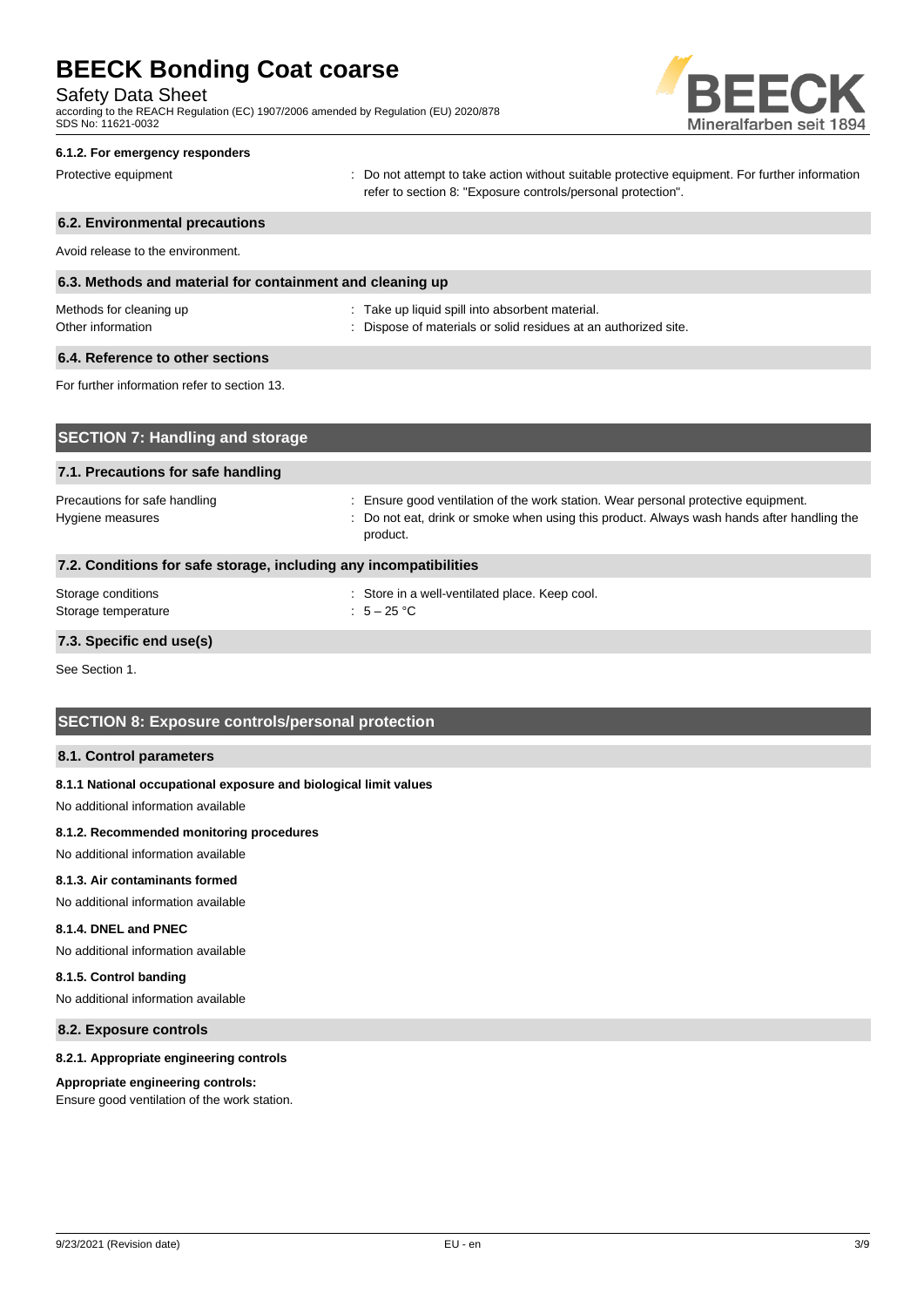Safety Data Sheet

according to the REACH Regulation (EC) 1907/2006 amended by Regulation (EU) 2020/878 SDS No: 11621-0032

#### **8.2.2. Personal protection equipment**

#### **Personal protective equipment symbol(s):**



#### **8.2.2.1. Eye and face protection**

**Eye protection:** Safety glasses

#### **8.2.2.2. Skin protection**

#### **Skin and body protection:** Wear suitable protective clothing

**Hand protection:** Protective gloves

### **8.2.2.3. Respiratory protection**

#### **Respiratory protection:**

In case of insufficient ventilation, wear suitable respiratory equipment

#### **8.2.2.4. Thermal hazards**

No additional information available

**8.2.3. Environmental exposure controls**

#### **Environmental exposure controls:**

Avoid release to the environment.

## **SECTION 9: Physical and chemical properties**

#### **9.1. Information on basic physical and chemical properties**

| Physical state                                  | Liquid                      |
|-------------------------------------------------|-----------------------------|
| Colour                                          | White.                      |
| Odour                                           | Mild.                       |
| Odour threshold                                 | Not available               |
| Melting point                                   | Not available               |
| Freezing point                                  | Not available               |
| Boiling point                                   | Not available               |
| Flammability                                    | Not applicable              |
| <b>Explosive limits</b>                         | Not available               |
| Lower explosive limit (LEL)                     | Not available               |
| Upper explosive limit (UEL)                     | Not available               |
| Flash point                                     | Not specifically applicable |
| Auto-ignition temperature                       | Not available               |
| Decomposition temperature                       | Not available               |
| pH                                              | 11                          |
| Viscosity, kinematic                            | Not available               |
| Viscosity, dynamic                              | 2800 mPa-s                  |
| Solubility                                      | Not available               |
| Partition coefficient n-octanol/water (Log Kow) | Not available               |
| Vapour pressure                                 | Not available               |
| Vapour pressure at 50 °C                        | Not available               |
| Density                                         | $1.53$ g/cm <sup>3</sup>    |
| Relative density                                | Not available               |
| Relative vapour density at 20 °C                | Not available               |
| Particle size                                   | Not applicable              |
| Particle size distribution                      | Not applicable              |
| Particle shape                                  | Not applicable              |
| Particle aspect ratio                           | Not applicable              |
|                                                 |                             |

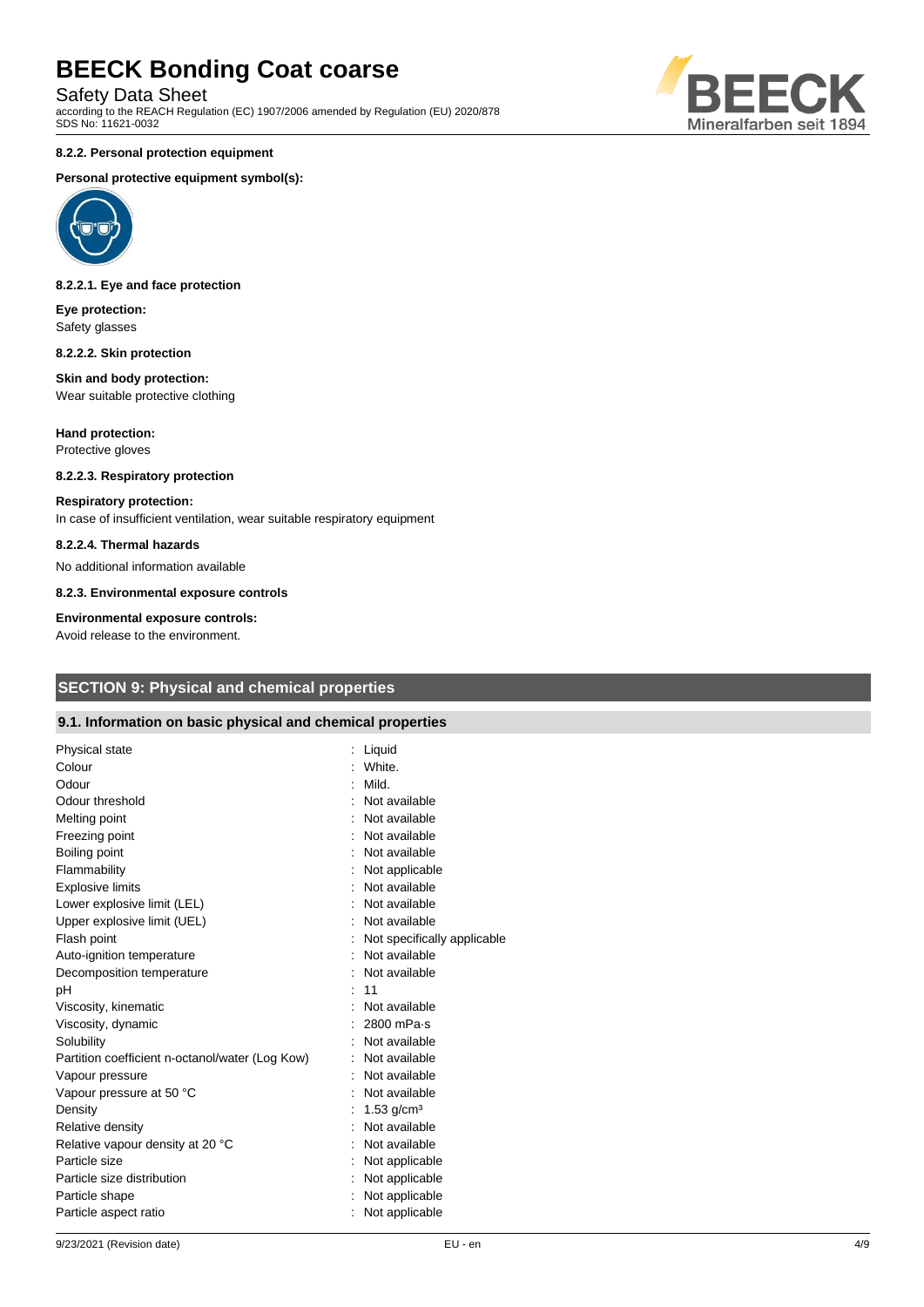#### Safety Data Sheet

according to the REACH Regulation (EC) 1907/2006 amended by Regulation (EU) 2020/878 SDS No: 11621-0032



| Particle aggregation state     | : Not applicable |
|--------------------------------|------------------|
| Particle agglomeration state   | : Not applicable |
| Particle specific surface area | : Not applicable |
| Particle dustiness             | : Not applicable |
|                                |                  |

#### **9.2. Other information**

#### **9.2.1. Information with regard to physical hazard classes**

No additional information available

#### **9.2.2. Other safety characteristics**

VOC content  $\qquad \qquad : \leq 2 \text{ g/l}$ 

|  | <b>SECTION 10: Stability and reactivity</b> |
|--|---------------------------------------------|
|  |                                             |
|  |                                             |

#### **10.1. Reactivity**

The product is non-reactive under normal conditions of use, storage and transport.

#### **10.2. Chemical stability**

Stable under normal conditions.

#### **10.3. Possibility of hazardous reactions**

No dangerous reactions known under normal conditions of use.

#### **10.4. Conditions to avoid**

None under recommended storage and handling conditions (see section 7).

#### **10.5. Incompatible materials**

No additional information available

#### **10.6. Hazardous decomposition products**

Under normal conditions of storage and use, hazardous decomposition products should not be produced.

## **SECTION 11: Toxicological information**

#### **11.1. Information on hazard classes as defined in Regulation (EC) No 1272/2008**

| Acute toxicity (oral)              | Not classified                       |
|------------------------------------|--------------------------------------|
| Acute toxicity (dermal)            | Not classified                       |
| Acute toxicity (inhalation)        | : Not classified                     |
| Skin corrosion/irritation          | : Not classified<br>pH: 11           |
| Serious eye damage/irritation      | : Not classified<br>pH: 11           |
| Respiratory or skin sensitisation  | : Not classified                     |
| Germ cell mutagenicity             | Not classified                       |
| Carcinogenicity                    | Not classified.                      |
| Titanium dioxide (13463-67-7)      |                                      |
| IARC group                         | 2B - Possibly carcinogenic to humans |
| Reproductive toxicity              | Not classified                       |
| STOT-single exposure               | Not classified                       |
| STOT-repeated exposure             | Not classified                       |
| Aspiration hazard                  | Not classified                       |
| 11.2. Information on other hazards |                                      |

No additional information available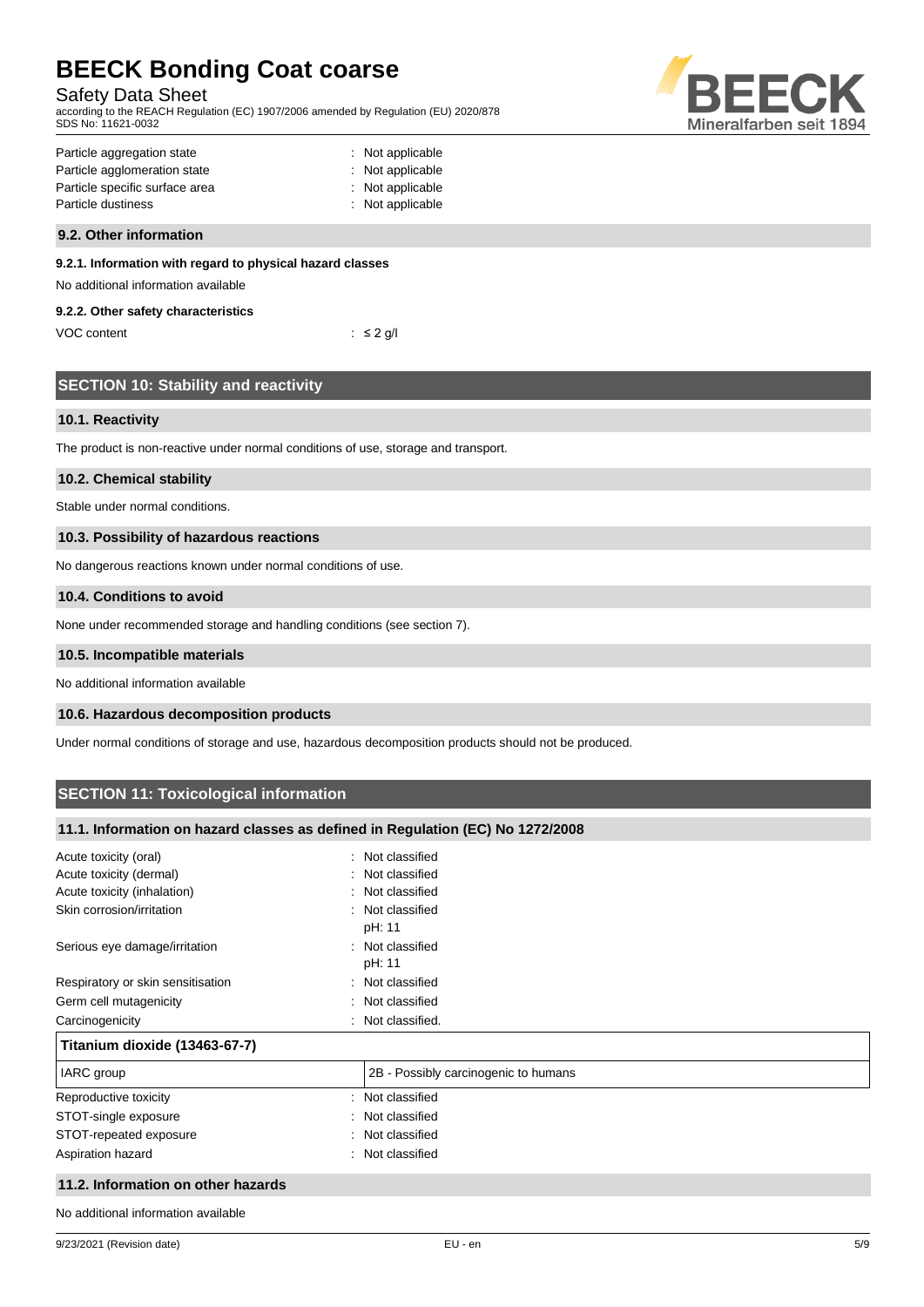Safety Data Sheet

according to the REACH Regulation (EC) 1907/2006 amended by Regulation (EU) 2020/878 SDS No: 11621-0032



## **SECTION 12: Ecological information**

### **12.1. Toxicity**

| Ecology - general<br>Hazardous to the aquatic environment, short-term<br>(acute)<br>Hazardous to the aquatic environment, long-term | The product is not considered harmful to aquatic organisms nor to cause long-term adverse<br>effects in the environment.<br>: Not classified<br>: Not classified |
|-------------------------------------------------------------------------------------------------------------------------------------|------------------------------------------------------------------------------------------------------------------------------------------------------------------|
| (chronic)                                                                                                                           |                                                                                                                                                                  |
| 12.2. Persistence and degradability                                                                                                 |                                                                                                                                                                  |
| No additional information available                                                                                                 |                                                                                                                                                                  |
| 12.3. Bioaccumulative potential                                                                                                     |                                                                                                                                                                  |
| No additional information available                                                                                                 |                                                                                                                                                                  |
| 12.4. Mobility in soil                                                                                                              |                                                                                                                                                                  |
| No additional information available                                                                                                 |                                                                                                                                                                  |
| 12.5. Results of PBT and vPvB assessment                                                                                            |                                                                                                                                                                  |
| No additional information available                                                                                                 |                                                                                                                                                                  |
| 12.6. Endocrine disrupting properties                                                                                               |                                                                                                                                                                  |
| No additional information available                                                                                                 |                                                                                                                                                                  |
| 12.7. Other adverse effects                                                                                                         |                                                                                                                                                                  |
| No additional information available                                                                                                 |                                                                                                                                                                  |

## **SECTION 13: Disposal considerations**

#### **13.1. Waste treatment methods**

Waste treatment methods : Dispose of contents/container in accordance with licensed collector's sorting instructions.

European List of Waste (LoW) code : 08 01 12 - waste paint and varnish other than those mentioned in 08 01 11

## **SECTION 14: Transport information**

## In accordance with ADR / IMDG / IATA / ADN / RID

| <b>ADR</b>                             | <b>IMDG</b>                      | <b>IATA</b>   | <b>ADN</b>    | <b>RID</b>    |  |  |
|----------------------------------------|----------------------------------|---------------|---------------|---------------|--|--|
| 14.1. UN number or ID number           |                                  |               |               |               |  |  |
| Not regulated                          | Not regulated                    | Not regulated | Not regulated | Not regulated |  |  |
|                                        | 14.2. UN proper shipping name    |               |               |               |  |  |
| Not regulated                          | Not regulated                    | Not regulated | Not regulated | Not regulated |  |  |
|                                        | 14.3. Transport hazard class(es) |               |               |               |  |  |
| Not regulated                          | Not regulated                    | Not regulated | Not regulated | Not regulated |  |  |
| 14.4. Packing group                    |                                  |               |               |               |  |  |
| Not regulated                          | Not regulated                    | Not regulated | Not regulated | Not regulated |  |  |
| 14.5. Environmental hazards            |                                  |               |               |               |  |  |
| Not regulated                          | Not regulated                    | Not regulated | Not regulated | Not regulated |  |  |
| No supplementary information available |                                  |               |               |               |  |  |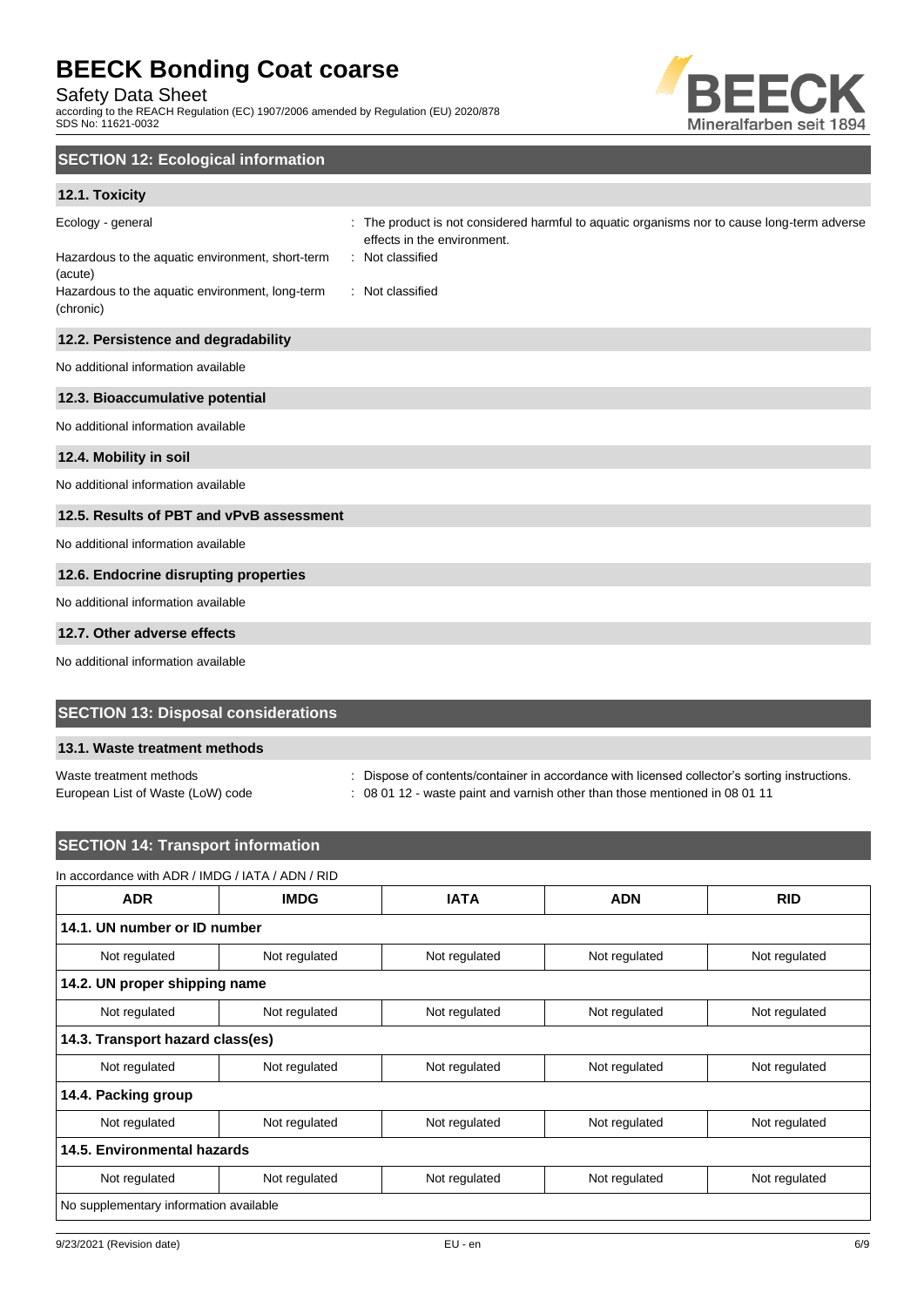#### Safety Data Sheet

according to the REACH Regulation (EC) 1907/2006 amended by Regulation (EU) 2020/878 SDS No: 11621-0032



## **Overland transport**

Not regulated

**Transport by sea** Not regulated

**Air transport** Not regulated

**Inland waterway transport** Not regulated

### **Rail transport**

Not regulated

#### **14.7. Maritime transport in bulk according to IMO instruments**

Not applicable

## **SECTION 15: Regulatory information**

#### **15.1. Safety, health and environmental regulations/legislation specific for the substance or mixture**

#### **15.1.1. EU-Regulations**

Contains no REACH substances with Annex XVII restrictions

Contains no substance on the REACH candidate list

Contains no REACH Annex XIV substances

Contains no substance subject to Regulation (EU) No 649/2012 of the European Parliament and of the Council of 4 July 2012 concerning the export and import of hazardous chemicals.

Contains no substance subject to Regulation (EU) No 2019/1021 of the European Parliament and of the Council of 20 June 2019 on persistent organic pollutants

Contains no substance subject to Regulation (EU) 2019/1148 of the European Parliament and of the Council of 20 June 2019 on the marketing and use of explosives precursors.

VOC content : ≤ 2 g/l

#### **15.1.2. National regulations**

No additional information available

#### **15.2. Chemical safety assessment**

No chemical safety assessment has been carried out

### **SECTION 16: Other information**

| <b>Abbreviations and acronyms:</b> |                                                                                                 |  |
|------------------------------------|-------------------------------------------------------------------------------------------------|--|
| <b>ADN</b>                         | European Agreement concerning the International Carriage of Dangerous Goods by Inland Waterways |  |
| <b>ADR</b>                         | European Agreement concerning the International Carriage of Dangerous Goods by Road             |  |
| <b>ATE</b>                         | <b>Acute Toxicity Estimate</b>                                                                  |  |
| <b>BCF</b>                         | <b>Bioconcentration factor</b>                                                                  |  |
| <b>BLV</b>                         | <b>Biological limit value</b>                                                                   |  |
| <b>BOD</b>                         | Biochemical oxygen demand (BOD)                                                                 |  |
| <b>COD</b>                         | Chemical oxygen demand (COD)                                                                    |  |
| <b>DMEL</b>                        | Derived Minimal Effect level                                                                    |  |



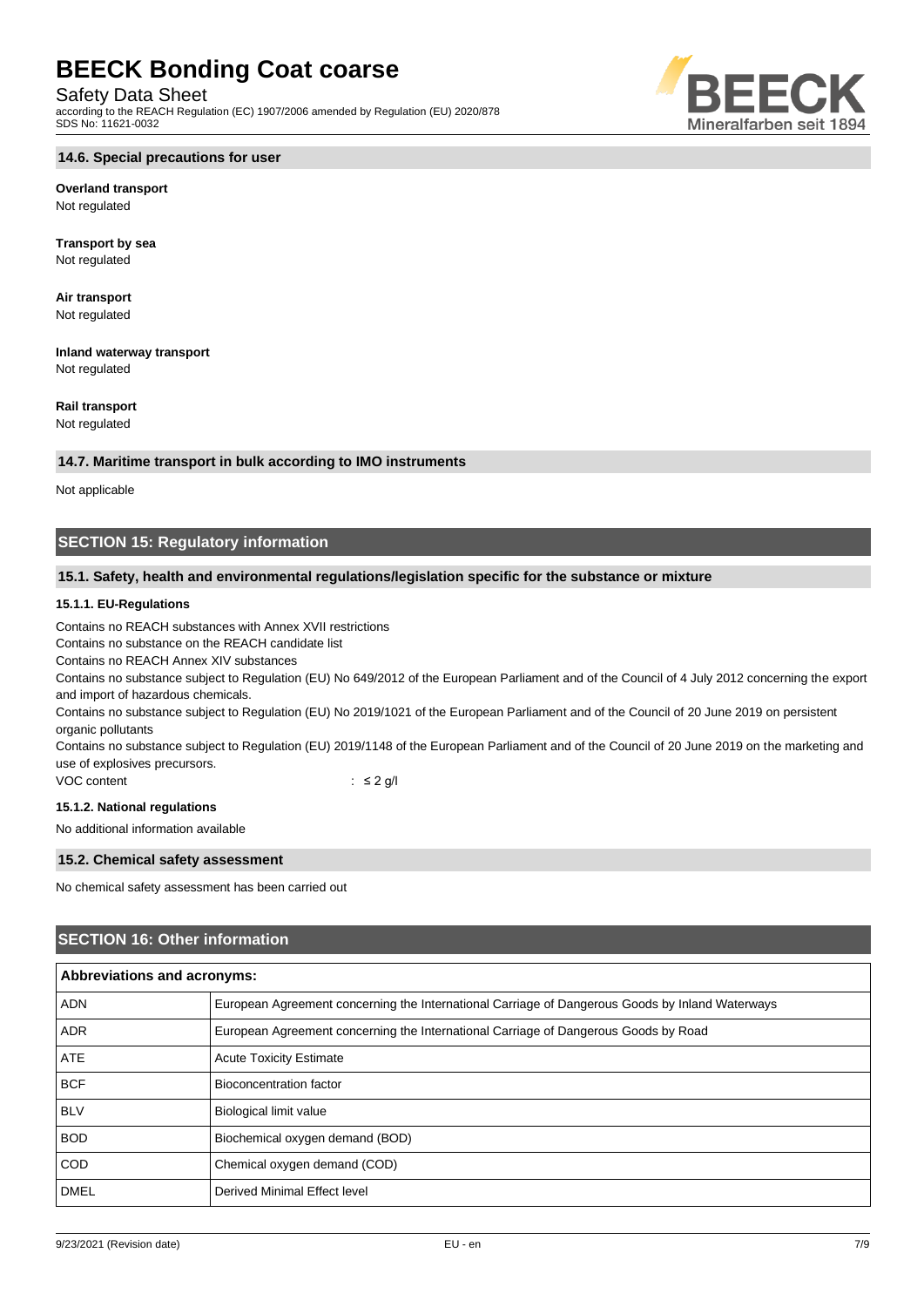Safety Data Sheet

according to the REACH Regulation (EC) 1907/2006 amended by Regulation (EU) 2020/878 SDS No: 11621-0032



| Abbreviations and acronyms: |                                                                                                     |  |
|-----------------------------|-----------------------------------------------------------------------------------------------------|--|
| <b>DNEL</b>                 | Derived-No Effect Level                                                                             |  |
| EC-No.                      | European Community number                                                                           |  |
| <b>EC50</b>                 | Median effective concentration                                                                      |  |
| EN                          | European Standard                                                                                   |  |
| <b>IARC</b>                 | International Agency for Research on Cancer                                                         |  |
| <b>IATA</b>                 | International Air Transport Association                                                             |  |
| <b>IMDG</b>                 | International Maritime Dangerous Goods                                                              |  |
| <b>LC50</b>                 | Median lethal concentration                                                                         |  |
| LD50                        | Median lethal dose                                                                                  |  |
| <b>LOAEL</b>                | Lowest Observed Adverse Effect Level                                                                |  |
| <b>NOAEC</b>                | No-Observed Adverse Effect Concentration                                                            |  |
| <b>NOAEL</b>                | No-Observed Adverse Effect Level                                                                    |  |
| <b>NOEC</b>                 | No-Observed Effect Concentration                                                                    |  |
| OECD                        | Organisation for Economic Co-operation and Development                                              |  |
| OEL                         | Occupational Exposure Limit                                                                         |  |
| PBT                         | <b>Persistent Bioaccumulative Toxic</b>                                                             |  |
| PNEC                        | <b>Predicted No-Effect Concentration</b>                                                            |  |
| <b>RID</b>                  | Regulations concerning the International Carriage of Dangerous Goods by Rail                        |  |
| SDS                         | Safety Data Sheet                                                                                   |  |
| <b>STP</b>                  | Sewage treatment plant                                                                              |  |
| ThOD                        | Theoretical oxygen demand (ThOD)                                                                    |  |
| <b>TLM</b>                  | Median Tolerance Limit                                                                              |  |
| <b>VOC</b>                  | Volatile Organic Compounds                                                                          |  |
| CAS-No.                     | Chemical Abstract Service number                                                                    |  |
| N.O.S.                      | Not Otherwise Specified                                                                             |  |
| vPvB                        | Very Persistent and Very Bioaccumulative                                                            |  |
| ED                          | Endocrine disrupting properties                                                                     |  |
| <b>DOT</b>                  | Department of Transport                                                                             |  |
| <b>TDG</b>                  | <b>Transportation of Dangerous Goods</b>                                                            |  |
| <b>REACH</b>                | Registration, Evaluation, Authorisation and Restriction of Chemicals Regulation (EC) No 1907/2006   |  |
| GHS                         | Globally Harmonized System of Classification, Labelling and Packaging of Chemicals                  |  |
| CAS                         | CAS (Chemical Abstracts Service) number                                                             |  |
| <b>IBC-Code</b>             | International Code for the Construction and Equipment of Ships carrying Dangerous Chemicals in Bulk |  |
| CLP                         | Classification Labelling Packaging Regulation; Regulation (EC) No 1272/2008                         |  |
| MARPOL 73/78                | MARPOL 73/78: International Convention for the Prevention of Pollution From Ships                   |  |
| ADG                         | Transport of Australian Dangerous Goods                                                             |  |